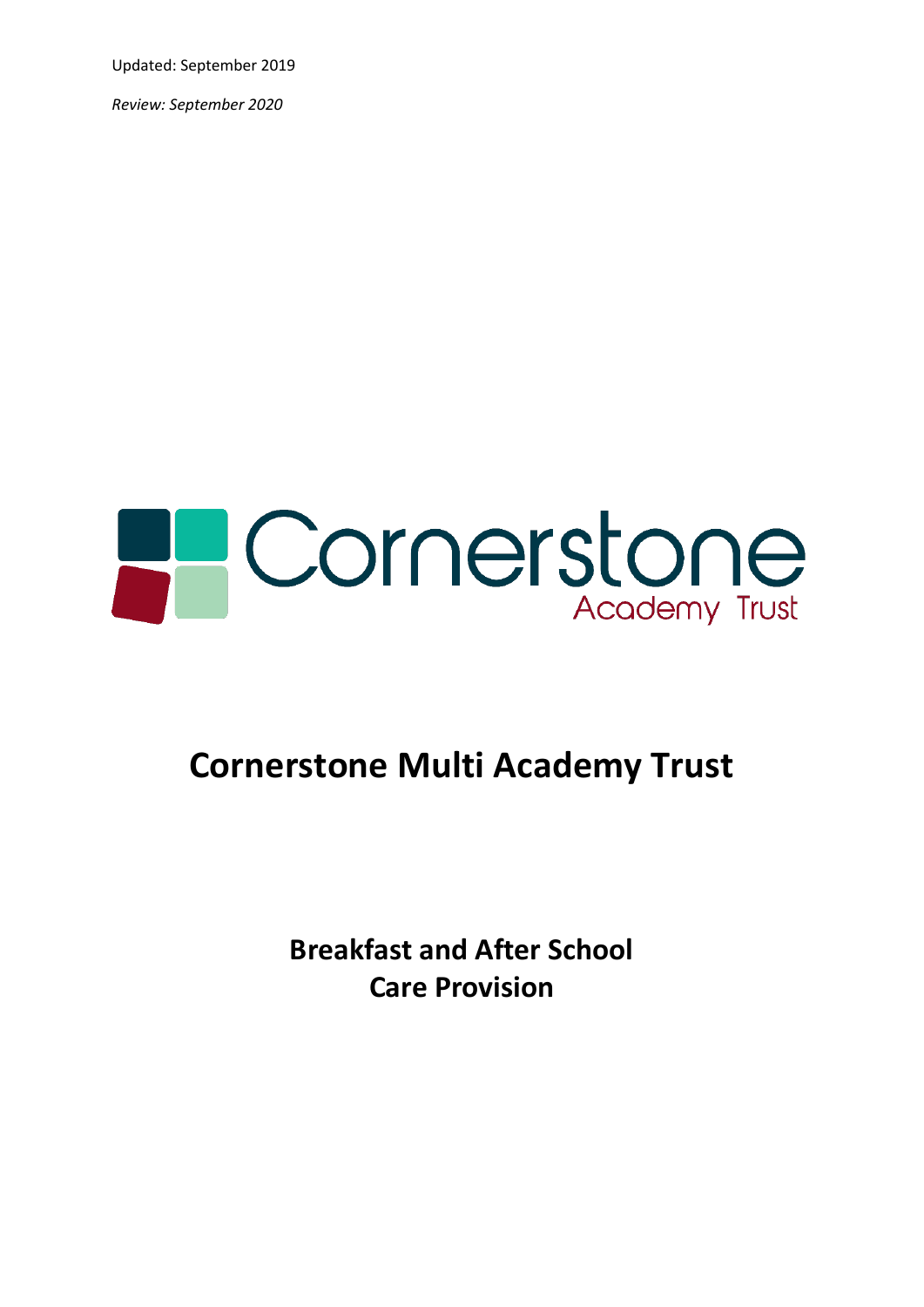#### **Introduction**

The Breakfast and After School Club provision was established at the school in September 2014.

The Breakfast club runs from 7.30am to 8.45am and the After School Clubs runs from 3.30pm to 6.00pm term time only.

Children in the school reception class and up to Year 6, are able to attend, and there is a separate club for Nursery children. The clubs are not open to children who do not attend a school within Cornerstone Academy Trust School.

#### **Ofsted Registration**

The provision is registered as part of the Broadclyst Primary School's Ofsted registration and its URN is 136280.

#### **Setting Information / Features**

The Breakfast club provision is run from the school halls. The After School Clubs are run from the classrooms.

- Food preparation area
- Toilets
- Toys, games, art equipment, tablet computers, books etc
- Outdoor space (outside toys, games, field etc)

Activities are organised by the staff on duty. Cereal and toast is offered to those children who attend breakfast club and snacks are available to those children who attend after school.

# **Childcare Provision – Staffing**

The school will maintain the level of staffing in the provision in accordance with Early Years Foundation Stage Framework. A copy of which can be found following this link:

# <https://www.gov.uk/government/publications/early-years-foundation-stage-framework--2>

This states that:

'Where the provision is solely before/after school care or holiday provision for children who normally attend Reception class (or older) during the school day, there must be sufficient staff as for a class of 30 children. It is for providers to determine how many staff are needed to ensure the safety and welfare of children, bearing in mind the type(s) of activity and the age and needs of the children. It is also for providers to determine what qualifications, if any, the manager and/or staff should have. Providers do not need to meet the learning and development requirements in Section 1. However, practitioners should discuss with parents and/or carers (and other practitioners/providers as appropriate, including school staff/teachers) the support they intend to offer.'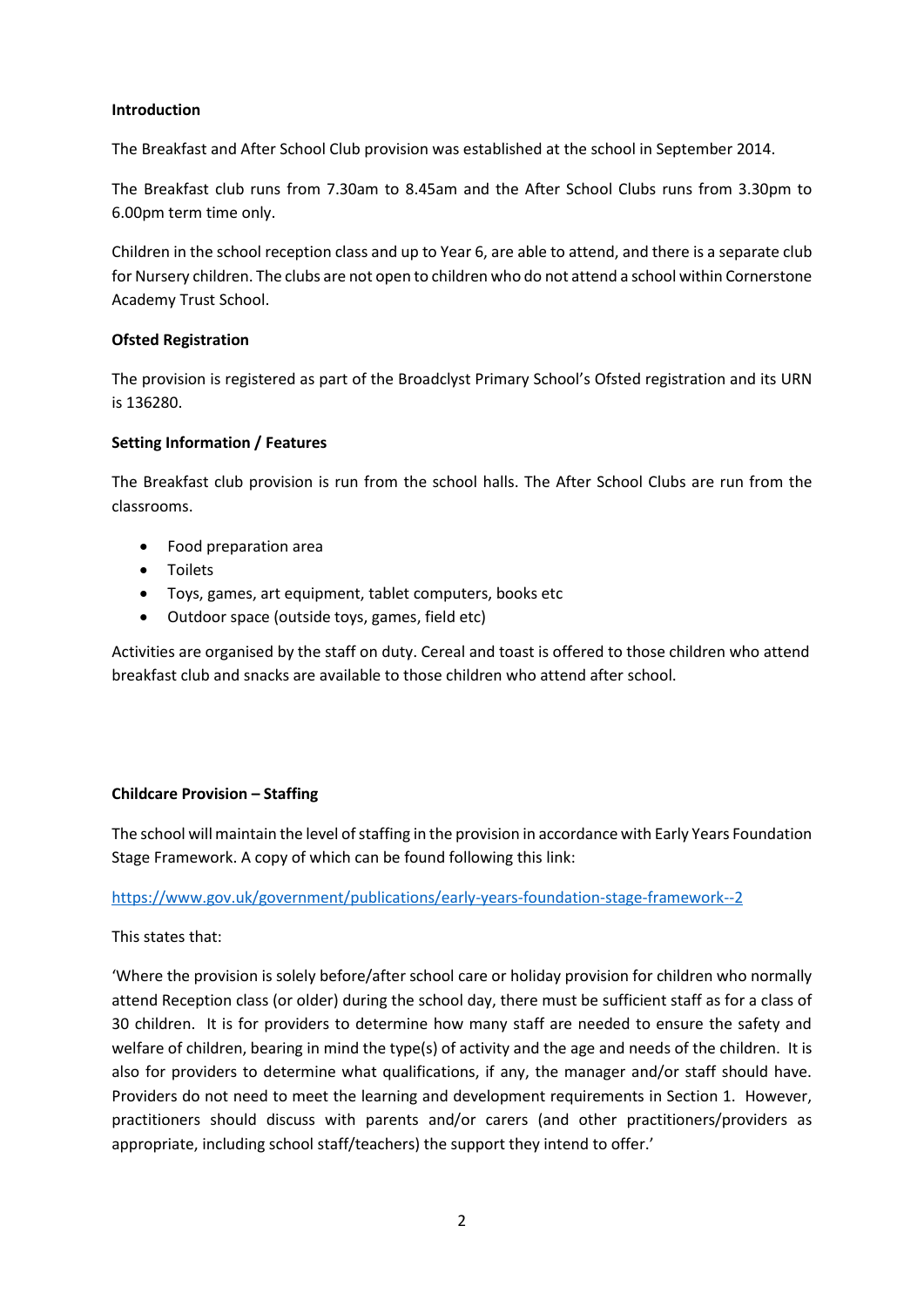The club has a maximum of 45 places available, booked on a 'first come, first served' basis. A minimum of 3 members of staff will be present on site during the opening hours of the breakfast and after school clubs.

A leadership team member will always be available, each day that the club is open and for its opening hours.

The school has a first aid policy. A qualified paediatric first aider will also be present on site at all times.

The school has an administration of medicines policy and this is followed by the Breakfast and After School club.

Where a member of staff is absent; the leadership team member will ensure replacement staff are found so adequate ratios of staff to children are maintained at all times.

# **Booking and Payments**

Parents and guardians are able to book the provision via the school's online payment system, Wisepay. Payment must be made at the time of booking to secure a place for your child.

After school club is paid for as follows per child:

- $3.30<sub>pm</sub> 4.30<sub>pm</sub>$
- $4.30<sub>pm</sub> 5.00<sub>pm</sub>$
- $5.00<sub>pm</sub> 6.00<sub>pm</sub>$

No discounts are offered to sibling bookings.

Bookings and payments must be made no later than 3 days before, to allow suitable time to arrange staffing. Any late bookings (later than 3 days prior) may incur an additional admin fee.

Booked sessions will need to be cancelled 7 days in advance, in order to receive a refund. Any sessions cancelled less than 7 days prior, will not be refunded.

# **Health and Safety**

The school has a Health & Safety Policy, relevant Risk assessments and an Emergency evacuation procedure. The Breakfast and Afterschool club follows these policies and the reporting of accidents and issues are all managed in accordance with the main school policies and procedures.

# **Site Security and child safety (first aid, club cards, sign in / sign out)**

At Broadclyst the hall is accessible each day by the use of the key card from 7.30am each day. Each club user's parent(s) or guardian(s) are issued with an access key card which details those who are authorised to collect each child that attends. The cards have time specific details coded on them so that they are only usable during the club times i.e. outside these hours the cards will not work.

At Westclyst and Yeo Valley parent's need to ring the doorbell and wait for a member of staff to let them in.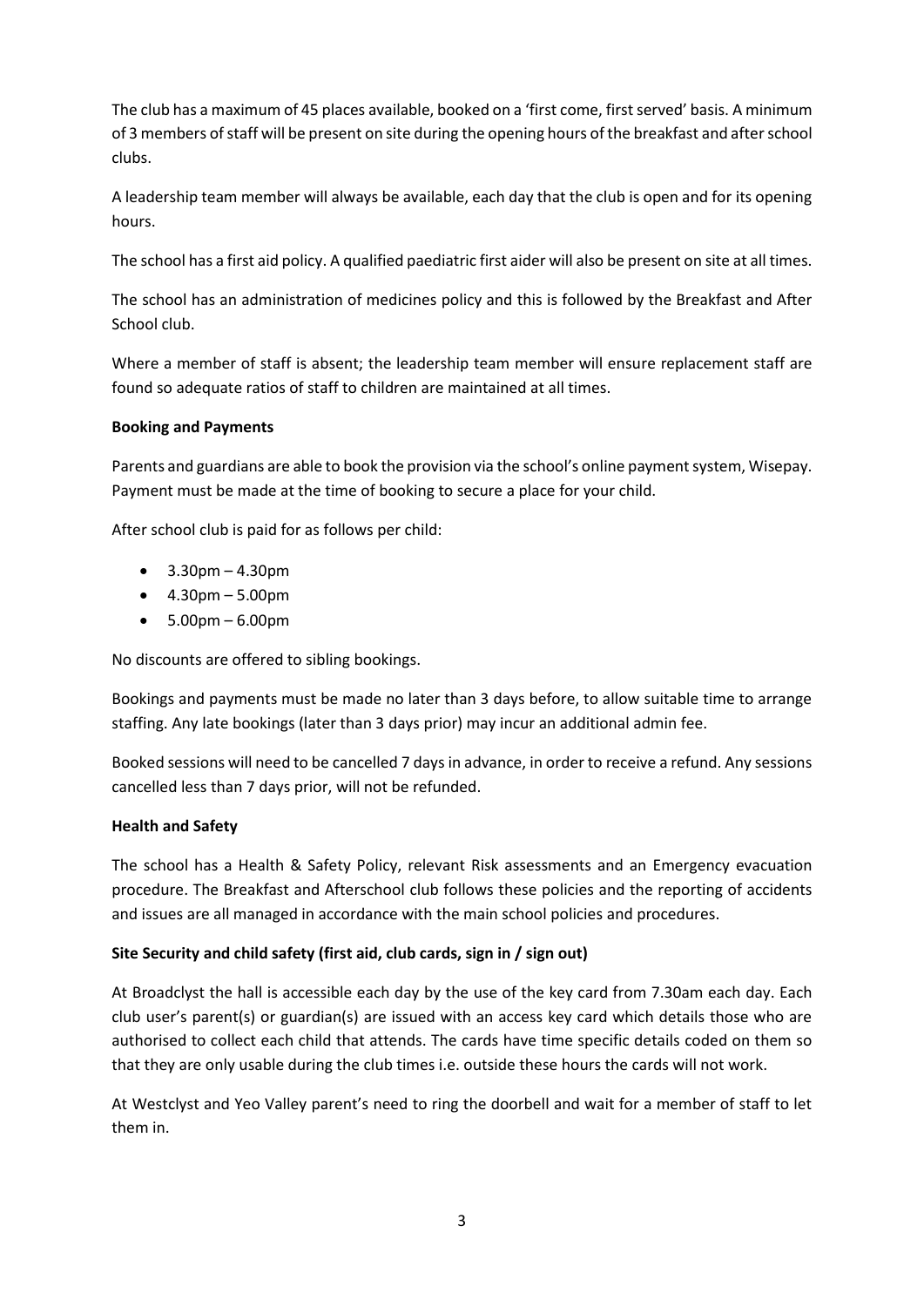The schools have electronically locked gates at their main entrance to ensure secure access to the overall site. The school paces are enclosed with fencing and hedging.

Photos of each authorised person is held on the school's records. All members of staff are able to access the photo records to ensure only authorised persons collect the children.

Each parent / guardian signs an agreement form (see appendix) which sets out the obligations they have in maintaining and securing their entry card. A copy of this form is held on the school records.

Unless agreed otherwise, each morning breakfast club users are taken to the breakfast club by their parent or guardian who signs them in.

Each day after school finishes, the children from Year Reception – Year 4 are collected from their classrooms and taken by a staff member to the club setting. It is expected that children from Year 5 & 6 will make their own way across the playgrounds to the setting. This same principle applies to children who attend the school's after school activities.

The sign in and sign out sheets are retained and passed to the school administration team so that they can reconcile sessions taken versus payments (see next section).

#### **Emergency Number**

As the breakfast and after school club operate outside of standard school hours a phone line for users of the club is manned by the staff within the provision. This enables parents to talk to the staff members if there are any issues i.e. they are running late.

The number is: **01392 304040**

#### **Complaints Procedure**

In the event of a complaint, the school's complaints policy would apply.

#### **Joiners, leavers, changes and annual renewal**

Joiners will be expected to complete an application form which confirms that a child(ren) would like to join. This will include a code of conduct agreement and ask for the authorised collectors photographs.

Once received, the administration team will review the request, instigate the creating of a membership card (which includes details of the authorised collectors) and they will confirm whether the sessions requested are available.

Once confirmed payment needs to be made via WisePay and the details are added to the OneNote registers for the relevant dates. Two membership cards will also be issued. In the event of the card being lost it is imperative that you inform the school so the card can be blocked. A charge of £5 will be made for a replacement.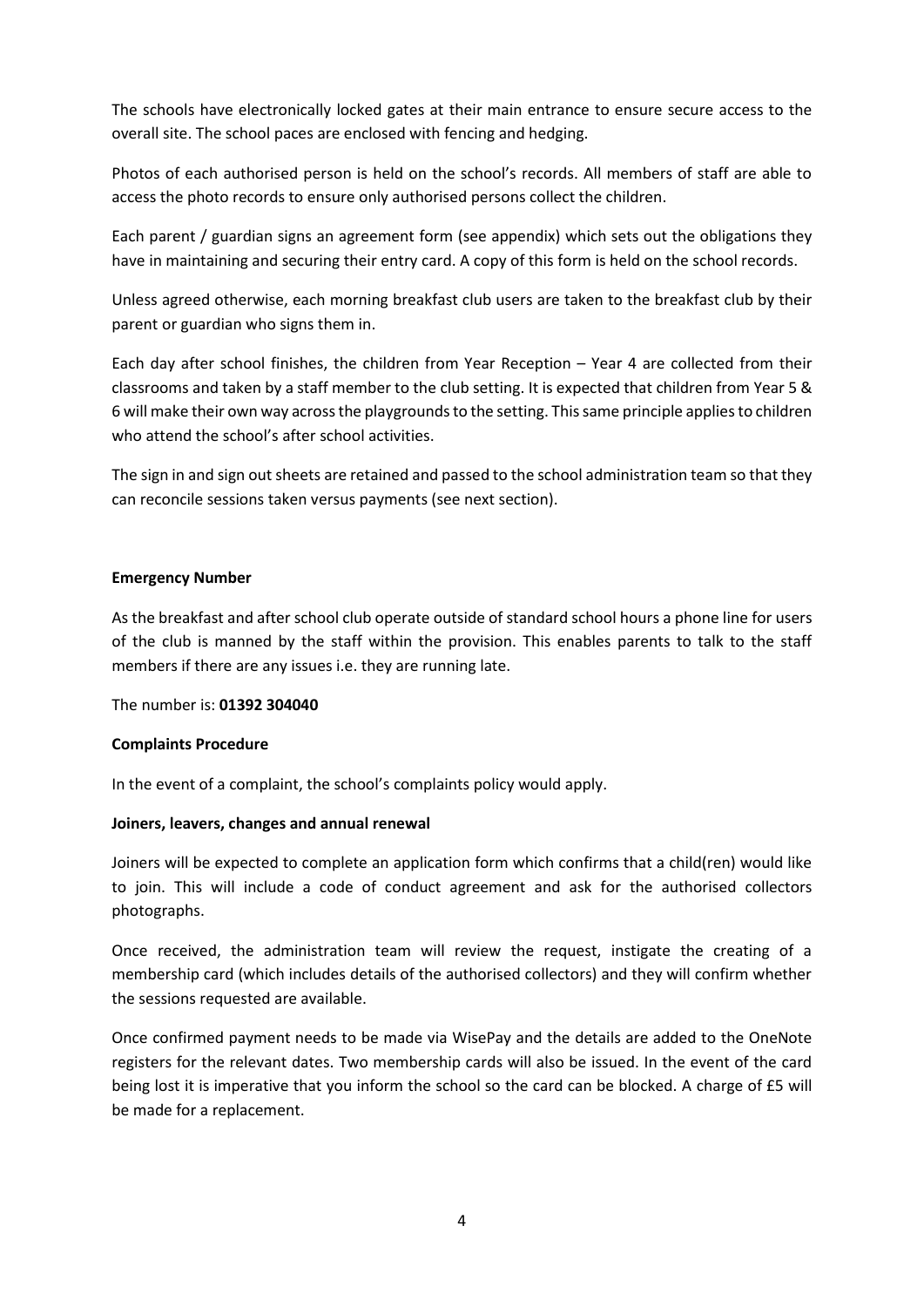The usage of the club will be reviewed on a regular basis. If you no longer wish to use the service, please inform the school so places can be offered to others and you will be asked to return the cards so that they can be destroyed.

In the event of a pupil leaving the school mid-year or at the end of the academic year their cards will be deactivated.

The breakfast/Afterschool club will follow the school's Behaviour; a copy of which can be found on our school website. Please familiarise yourself with this document. Bad behaviour and bullying will not be accepted, parents will be informed of any inappropriate incidents and if need be, a child will no longer be allowed to attend. Any needs/concerns that you may have should be bought to the staff's attention and you are welcome to discuss your concerns with a member of the Leadership Team.

Date of last review: September 2019 Next review: September 2020